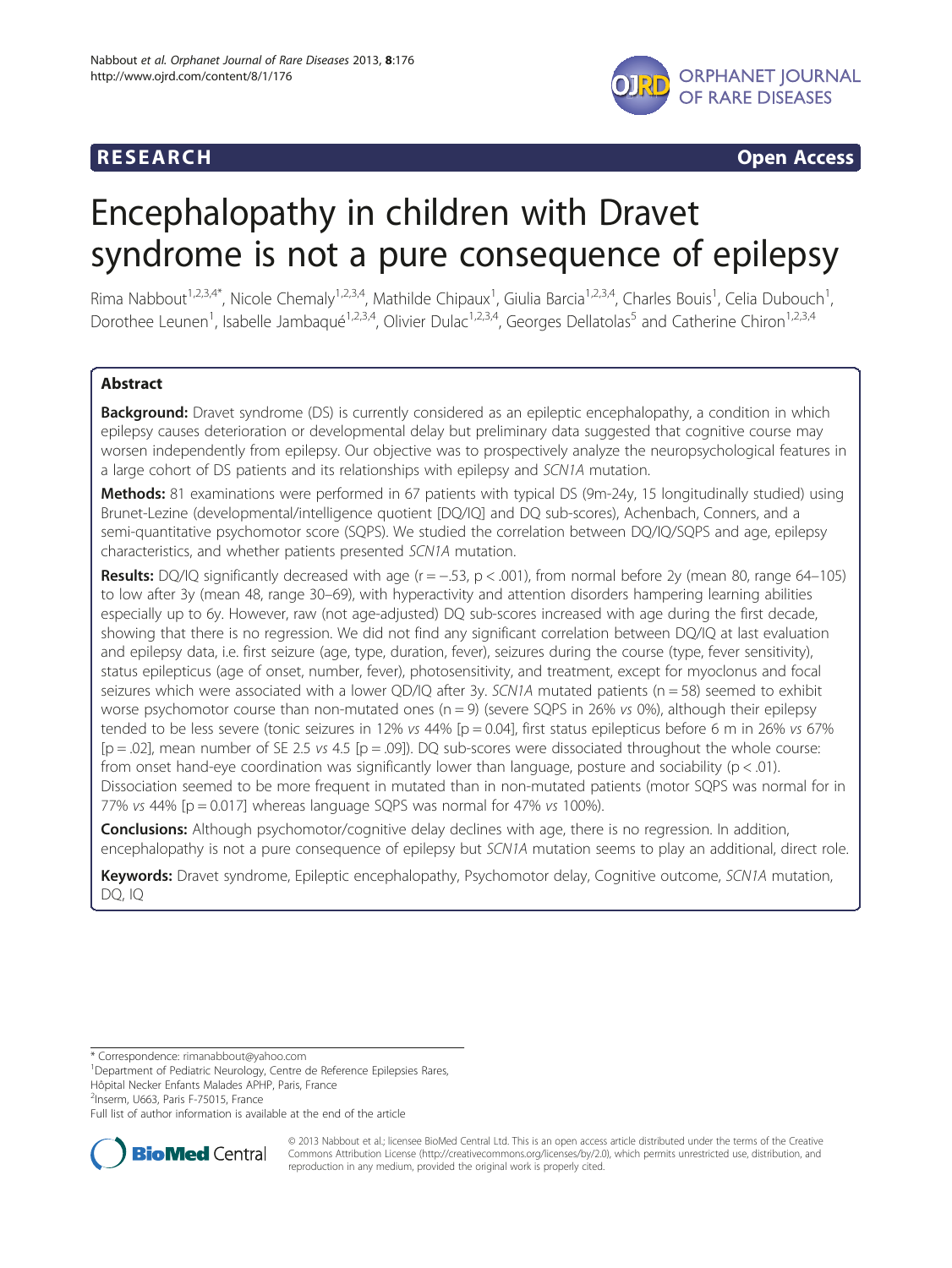# Background

Dravet syndrome (DS) is a severe epilepsy presenting in the first year of life with clonic seizures triggered by fever, often unilateral and long lasting in a child with previously normal development. Other seizure types may develop between one and four years of age, including myoclonic jerks, focal seizures and atypical absences. Electroencephalogram (EEG) is usually normal at onset, and then shows slowing of basal activity with asymmetrical spikes or polyspikes-waves [\[1](#page-7-0),[2](#page-7-0)]. In addition to pharmacoresistant seizures and frequent episodes of status epilepticus (SE) often triggered by fever, severity of the condition results from the frequent occurrence of progressive worsening of psychomotor delay and sudden death. Mutations in SCN1A have been identified in 75% of DS patients [\[3](#page-7-0)], and mutations in PCDH19 were found in 10% of the SCN1A-negative population [\[4\]](#page-7-0).

Developmental delay in DS is usually considered as a result of severe epilepsy, and the term "epileptic encephalopathy" therefore often applied [[5-7](#page-7-0)]. Occurrence of SE and early spikes on EEG proved to be predictors of a worse developmental outcome in a large DS cohort of SCN1A mutated patients [[8\]](#page-7-0). However preliminary data question this relationship between cognitive outcome and the course of epilepsy. Two patients with SCN1A truncation and severe cognitive decline presented with divergent epilepsy severity [[9\]](#page-7-0). Cognitive scores were not related to the frequency of convulsive seizures in a series including 16% of SCN1A-negative patients [\[10](#page-7-0)]. DS patients with PCDH19 mutations seem to develop better than those with SCN1A mutations despite the occurrence of explosive convulsive clusters [[4\]](#page-7-0). The first attempt to detect any difference in cognitive outcome according to the presence or not of SCN1A mutation was unsuccessful [\[11](#page-7-0)].

Whether Nav.1 dysfunction plays a role in the cognitive decline independently from the epilepsy has not been proved so far. While epilepsy features in children affected by DS have been described in detail for a long time [\[1,12,13](#page-7-0)], neurodevelopmental features were only recently addressed and available data mostly consist of small and/or retrospective series [\[7](#page-7-0)-[11,14,15\]](#page-7-0), sometimes without formal neuropsychological testing [[8](#page-7-0)].

The aim of this study was to analyze the neuropsychological and behavioral features prospectively in a large cohort of patients with DS and its relation with SCN1A mutation and the characteristics of epilepsy.

#### Methods

All children and adolescents followed at the Neuropediatric Department of Necker Hospital, with clinical and EEG features of typical DS, based on the ILAE classification [\[16\]](#page-7-0), were prospectively enrolled in this study from January 2006. Inclusion criteria were the following: i) normal infant with

normal EEG and without preexisting cerebral lesion, developing normally until the first seizure occurring before one year of age, ii) refractory clonic or tonic-clonic seizures affecting one or both sides simultaneously or alternatively, with eventually additional seizure types during follow-up, iii) exclusion of any other identified epilepsy syndrome. All SCN1A negative patients were tested for PCDH19 and those with PCDH19 mutation were excluded.

Clinical data were assessed prospectively from 2006 to 2010 by the same three pediatric neurologists (RN, OD, CC). Those obtained before 2006 were retrieved from the medical files. Demographic data included familial (history of febrile seizures/epilepsy) and personal (preand peri-natal) antecedents. Epilepsy data (used as variables) included first seizure (age, febrile/afebrile, status epilepticus [SE]/non SE [the term SE designated seizures lasting more that 30 minutes], unilateral/ generalized), seizures during course (presence or absence of tonic-clonic, clonic, tonic, absences, myoclonic or focal seizures and sensitivity to fever or not), SE (presence or absence of SE, and if any: age at first SE, number of SE, sensitivity to fever or not), photosensitivity (yes/ no on EEG), and treatment (therapy used, age at stiripentol introduction if any, use or not of any antiepileptic drugs considered inappropriate for DS and duration if any). Neurological data included gait and neurological examination.

Mutation analysis of the SCN1A was performed by direct sequencing followed, in negative patients, by multiplex ligation probe amplification (MLPA) as reported previously [[4\]](#page-7-0). Patients were considered mutated when they presented any abnormality on SCN1A gene (mutation, rearrangement, deletion) and "non-mutated" when they had no abnormality detectable on SCN1A.

Neuropsychological evaluations were prospectively performed by the same neuropsychologist from 2006. Raw data of evaluations performed before 2006 were reanalyzed and used for this study. Neurodevelopmental features and adaptation were assessed according to age and level of collaboration using Wechsler Scales (WPPSI, WISC-IV) (IQ, intellectual quotient) [\[17,18](#page-7-0)], Brunet-Lezine Developmental Scale (DQ, developmental quotient) with sub-scores to be completed up to 6 years (the superior age at which the Brunet-Lezine scale is applicable) [\[19\]](#page-7-0). Behavior troubles were screened by clinical observation, parent's interview, Achenbach Child Behavior Checklist and Conners Rating Scale [\[20,21\]](#page-7-0). In addition, psychomotor development was assessed by the pediatric neurologist with the neuropsychologist during free play using a semi-quantitative psychomotor scale (SQPS) (no/moderate/severe delay) for global, motor and language development.

For the present analysis, we used all the DQ/IQ and DQ sub-scores obtained during the whole follow-up,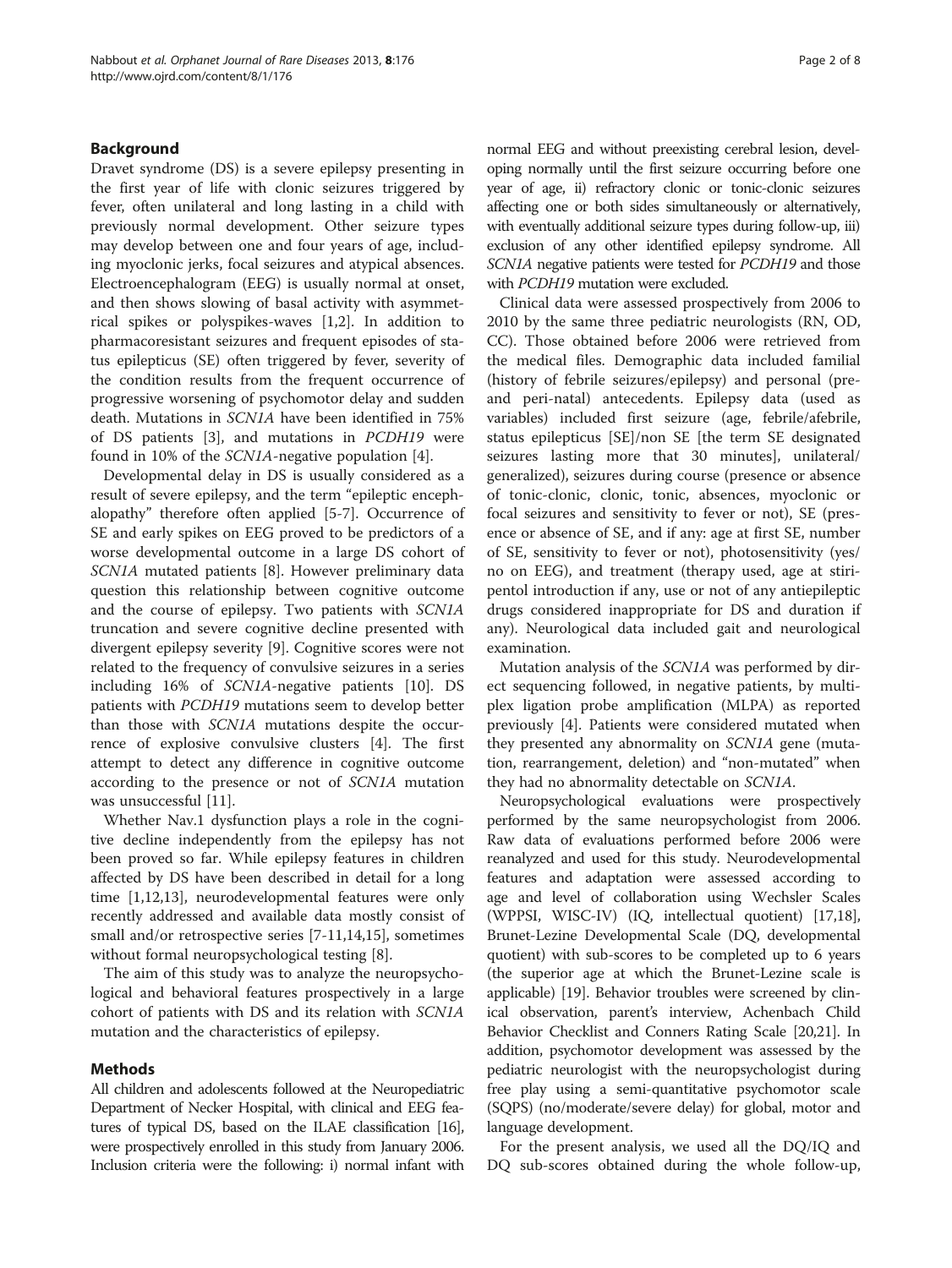<span id="page-2-0"></span>Table 1 Clinical, cognitive and genetic data

| <b>Clinical and cognitive</b><br>characteristics | SCN1A+         | SCN1A-         | <b>Total</b>   |
|--------------------------------------------------|----------------|----------------|----------------|
| N                                                | 58             | 9              | 67             |
| <b>Sex:</b> boys $N$ (%)                         | 33 (56.9)      | 6(66.7)        | 39 (58.2)      |
| Age in years: mean (SD)                          |                |                |                |
| at last follow-up                                | 9.1(5.3)       | 8.7(4.6)       | 9.0(5.2)       |
| at first examination                             | 4.0(5.4)       | 4.0(2.7)       | 4.0 (5.2)      |
| Follow-up duration                               | 5.1(4.2)       | 4.7(5.6)       | 5.0 (4.4)      |
| <b>Family history for</b><br>seizures: N (%)     | 21(36.2)       | 4 (44.4)       | 25 (37.3)      |
| Dravet Syndrome                                  | 3(5.2)         | 0              | 3(4.5)         |
| Febrile seizures                                 | 14 (24.1)      | 3(33.3)        | 17 (25.4)      |
| Febrile seizures plus                            | 2(3.4)         | 0              | 2(3.0)         |
| Epilepsy                                         | 8(13.8)        | 1(11.1)        | 9 (13.4)       |
| Age at first seizure: $N$ (%)                    |                |                |                |
| $0-3$ months                                     | 6(10.3)        | 1(11.1)        | 7 (10.4)       |
| 3-6 months                                       | 29 (50.0)      | 5(55.6)        | 34 (50.7)      |
| 6-9 months                                       | 18 (31.0)      | 1(11.1)        | 19 (28.4)      |
| $> 9$ months                                     | 5(8.3)         | 2(22.2)        | 7(10.5)        |
| Type of seizures: $N$ (%)                        |                |                |                |
| Tonic-clonic                                     | 51 (87.9)      | 8 (88.9)       | 59 (88.1)      |
| Absences                                         | 32 (55.2)      | 5(55.6)        | 37 (55.2)      |
| Myoclonic                                        | 29 (50.0)      | 6 (66.7)       | 35 (52.2)      |
| Tonic                                            | 7(12.1)        | 4 (44.4)       | 11 (16.4)      |
| Clonic                                           | 38 (65.5)      | 7 (77.8)       | 45 (67.2)      |
| Partial                                          | 23 (39.7)      | 3(33.3)        | 26 (38.8)      |
| Sensitivity to fever                             | 51 (87.9)      | 7 (77.8)       | 58 (86.6)      |
| Photosensitivity                                 | 11 (19.0)      | 4 (44.4)       | 15 (22.4)      |
| <b>Status Epilepticus (SE)</b>                   |                |                |                |
| Present: N (%)                                   | 46 (79.3)      | 6 (66.7)       | 52 (77.6)      |
| Age at first SE: $N$ (%)                         |                |                |                |
| 0-3 months                                       | 0              | 1(16.7)        | 1(1.9)         |
| 3-6 months                                       | 12 (26.1)      | 3(50.0)        | 15 (28.8)      |
| 6-9 months                                       | 14 (30.4)      | 0              | 14 (26.9)      |
| 9-12 months                                      | 7 (15.2)       | 1(16.7)        | 8(15.4)        |
| >12 months                                       | 13 (28.3)      | 1(16.7)        | 14 (26.9)      |
| <b>Neurological features: N (%)</b>              |                |                |                |
| Ataxia/Gait disorders*                           | 45 (77.5)      | 4 (44)         | 49 (73)        |
| Pyramidal signs                                  | 4(6.9)         | 1(11.1)        | 5(7.5)         |
| Last DQ/IQ                                       |                |                |                |
| Mean (SD)                                        | 53.4<br>(20.9) | 42.9<br>(11.3) | 51.9<br>(20.2) |
| Range                                            | 30-105         | $30 - 65$      | 30-105         |
| Age at last DQ/IQ (years)                        |                |                |                |
| Mean (SD)                                        | 6.0(4.6)       | 8.7 (3.7)      | 6.4 (4.5)      |
| Range                                            | 1.1-23.9       | $4.6 - 16.1$   | 1.1-23.9       |

#### Table 1 Clinical, cognitive and genetic data (Continued)

| Semi-quantitative psychomotor<br>score |                    |          |                     |
|----------------------------------------|--------------------|----------|---------------------|
| (SQPS)                                 |                    |          |                     |
| Mild                                   | 33 (57.9) 5 (55.6) |          | 38 (57.6)           |
| Moderate                               | 9(15.8)            |          | $4(44.4)$ 13 (19.7) |
| Severe                                 | 15(26.3)           | $\Omega$ | 15(22.7)            |

 $N =$  number,  $SD =$  standard deviation,  $DO/IO =$  developmental/intellectual quotient.  $*$ p = 0.017.

whereas Achenbach, Conners and SQPS were collected from the last evaluation.

We studied the relationship between psychomotor/ cognitive/behavioral profile, age, epilepsy, and genetic background. First we studied the relationship between DQ/IQ scores, DQ sub-scores, Achenbach, and Conners, on one hand, and age on the other hand. A special analysis of the changes with age in DQ/IQ and DQ subscores was performed in the sub-population of patients longitudinally assessed. Secondly we studied the relationships between DQ/IQ and epilepsy variables. Thirdly we studied the relationships between the presence or absence of SCN1A abnormality on one hand, and neurodevelopmental scores at last evaluation (DQ/IQ, DQ sub-scores, and semi-quantitative psychomotor assessment) and epilepsy variables on the other hand. Statistical analyses were performed using bivariate and univariate tests: correlation for continuous variables, chi-square and if necessary Fisher exact for categorical variables, and t-test and if necessary signed rank test to compare means.

# Patients

The clinical, cognitive and genetic data are summarized in (Table 1).

#### **Demographics**

The cohort consisted of 67 patients (39 males and 28 females) with a median age of nine years at the time of last follow-up (range:  $1.8 - 24$  years). The mean followup was five years.

A positive family history for seizures was reported in 25 patients: DS in three (two sibs and the brother of an affected sister not included), febrile seizures in 19, other epilepsies in nine. Seizures phenotype, cognitive and behavioural profile were not similar in both DS sibs. Personal antecedents included intrauterine growth delay in three patients (4%), neonatal respiratory distress in three (4%), and prematurity in two (3%).

#### Clinical data

All patients presented the first seizure between one and 12 months of age, mostly between three and six months.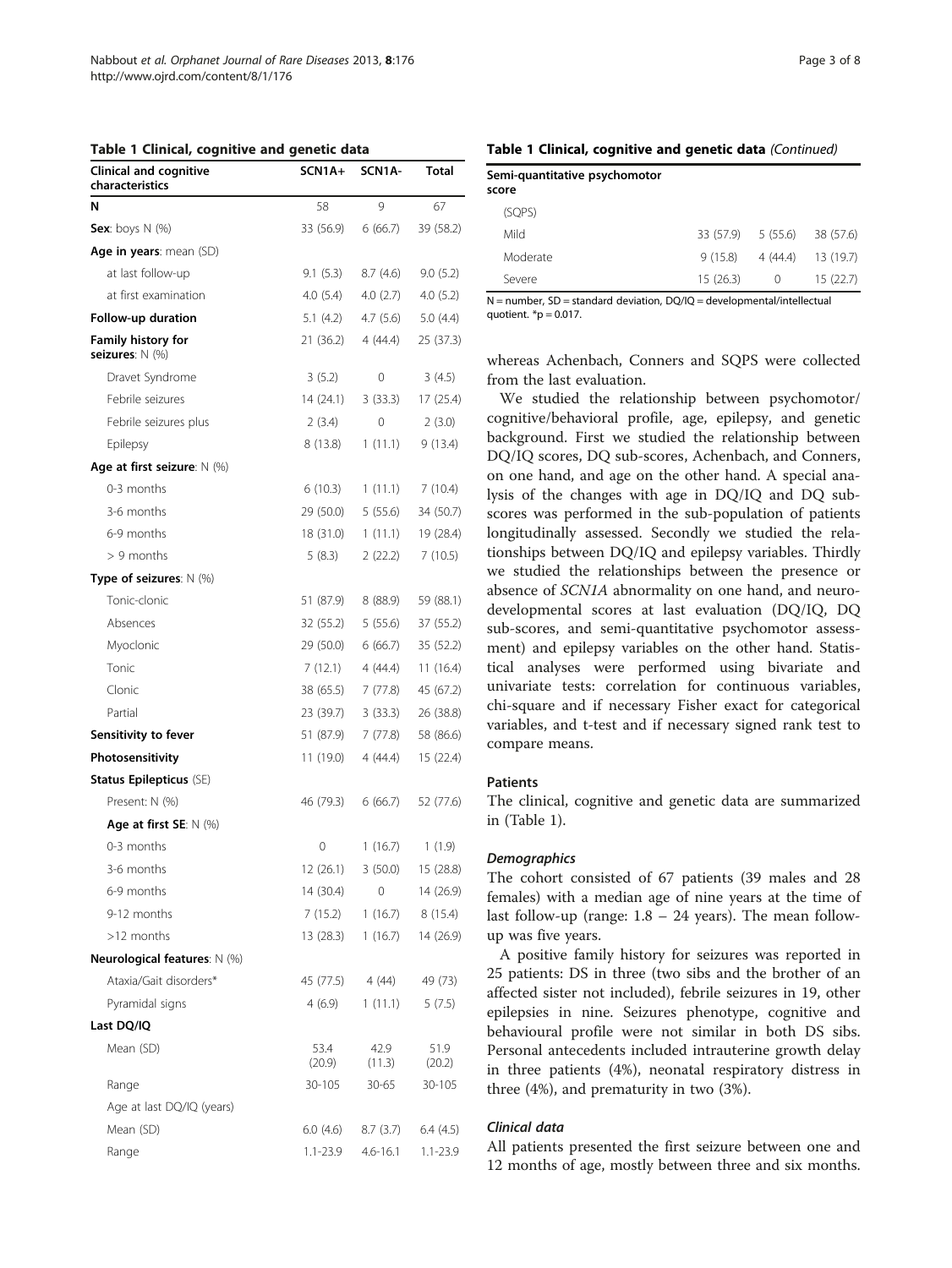The first seizure was unilateral clonic in 25 patients (37%). It was long-lasting, evolving to SE in 23 (34%).

During follow-up, seizures were polymorphous in all patients, mainly nocturnal in 12 of them, and 15 patients presented with clinical photosensitivity. Seizures were mostly tonic-clonic or clonic, atypical absences and myoclonic seizures were present in about half the cases, and 16% of patients experienced tonic seizures. SE was reported in 78% of patients, occurring up to the age of 8 years, 79% of SE occurred during the first year of life. SE and shorter seizures were triggered by fever in respectively 70% and 87% of the children.

At last examination, gait disturbance affected 49 patients (73%) and pyramidal signs five (7%). Two children died, respectively at the ages of 3.5 and 6.5 years: the first in a context of SUDEP during sleep with no witnessed seizure, and the second in the course of a brainstem tumor that was refractory to chemotherapy and offered no surgical possibility.

# **Treatment**

Fifty six patients (84%) received the valproate, stiripentol and clobazam (VPA-STP-CLB) tri-therapy. Thirty patients received additional antiepileptic drugs, mainly topiramate or levetiracetam (45%), and the ketogenic diet (23%). A few patients received zonisamide (8%) or clonazepam (6%). Seven patients (10%) did not receive stiripentol but the combination of valproate, clobazam and topiramate.

Stiripentol was introduced at a median age of 28 months (range: 0.5-12 years), in adjunction to valproate and clobazam in 43 patients, or in adjunction to valproate and concomitantly to clobazam in 11 patients. In 2 patients, the 3 drugs were introduced together, after the first SE.

Seventeen patients (25%) received during the first three years of life drugs that could be considered inappropriate for this condition: carbamazepine in 11 patients, lamotrigine in 8 and vigabatrin in 4. All patients treated with these drugs experienced worsening of seizure frequency and for all it was withdrawn within less than three months.

# Genetics

Mutations and rearrangements in SCN1A were found in 58 patients (86%). Mutations were de novo in 92% of cases, including missense mutations in 18 (26%), and frameshift or non-sense mutations in 40 (60%). MLPA identified no deletions in patients with no mutations.

#### Consent

Neuropsychological evaluation was part of the usual clinical work-up of Dravet patients in our practice. Informed consent was obtained from the patient's parents for the publication of this report.

# Results

We performed a total of 81 neuropsychological evaluations with Wechsler or Brunet-Lezine Scales in this series (67 patients). In 10 patients (15%) such evaluation was not possible because of opposing (7 cases) or autistic (3 cases) behavior, and we could score 85% of our series. We also obtained responses for Conners scale in 58 patients and for Achenbach in 59.

# Cognitive development according to age Overall series

Among all evaluations, a significant decrease of DQ or IQ with increasing age was observed  $(r = -.53, p < .001;$ Spearman's Rho =  $-.66$ , p < .001) (Figure 1). Up to the age of three years mean DQ/IQ remained generally above 70 (before two years of age mean =  $79.5$ , SD = 12.0, range 64–105 and before three years mean = 73.7,  $SD = 15.0$ , range  $36-105$ ). There was a strong decrease after the age of three (mean =  $48.0$ , SD =  $18.9$ , range 30–69). Only four patients remained with an IQ above 60 after the age of five; all four had SCN1A mutation that was inherited for only the fourth patient.

One had an IQ of 93 at 5.4 years and at 73 at 6.9 years. He presented three episodes of SE during the first two years and received the tri-therapy (VPA-STP-CLB) since the age 18 months. He was almost free of seizures till the age of five and presented frequent nocturnal tonicclonic seizures since this age. He attended normal school program with a personalized assistant teacher. The second patient had an IQ of 74 at 5.8 and 65 at nine years. He required personalized support in school and was to be addressed to a special educational program. He had frequent episodes of SE and frequent polymorphous seizures on VPA-STP-CLB. The third patient had an IQ of 96 at the last evaluation at 5.6 years, and was still in the main school stream. He had rare episodes of SE and became almost seizure free on topiramate (he

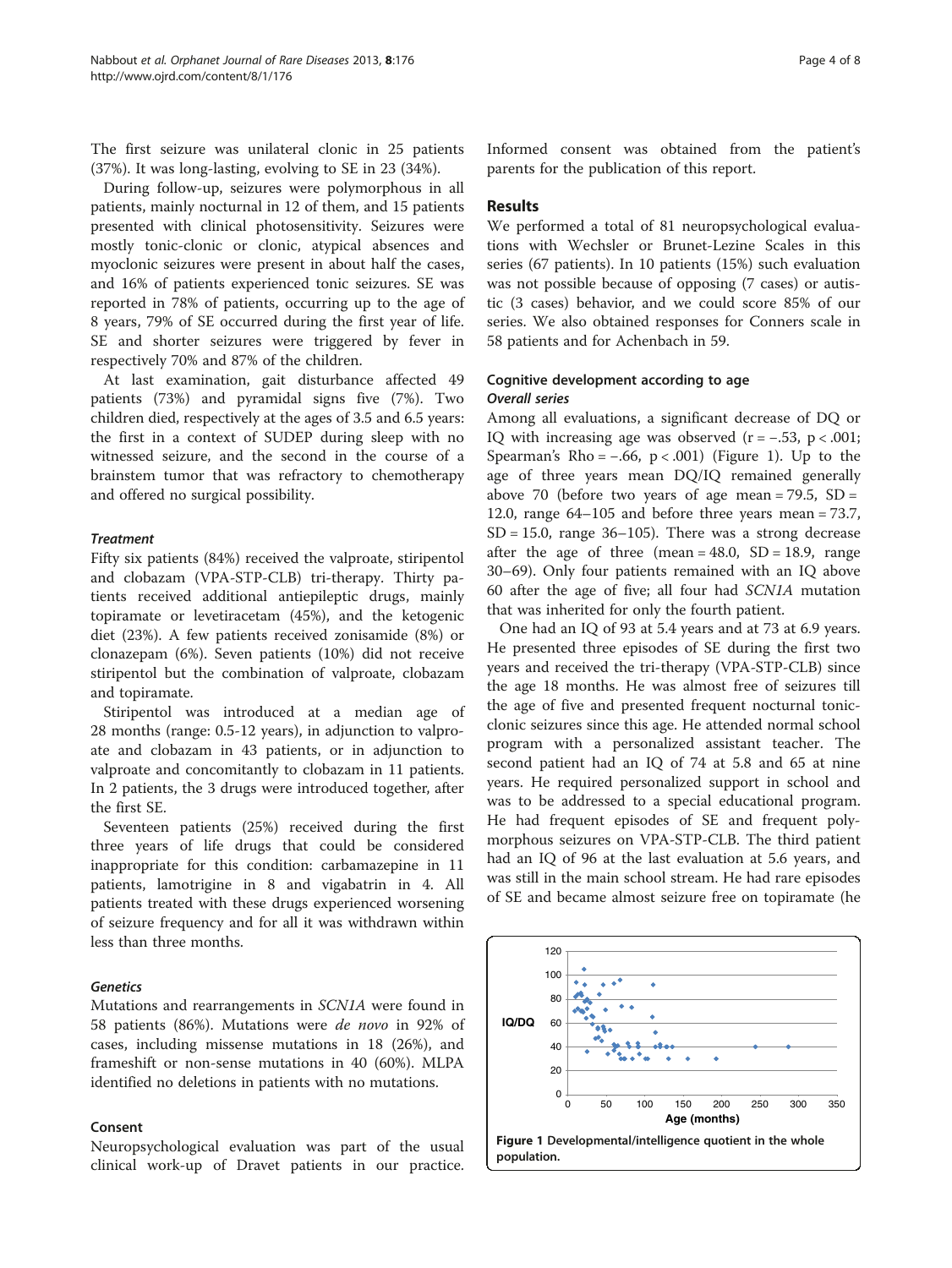<span id="page-4-0"></span>required no stiripentol). The last patient had an IQ of 92 at nine years of age, and attended normal school. He had frequent febrile seizures, two episodes of SE and frequent atypical absences with generalized tonic-clonic seizures. Seizures were controlled with valproate and clobazam. He presented behavior troubles.

All patients other than these four were following a special educational program out of the normal school.

The Brunet-Lezine (children less than 6 years) subscores disclosed heterogeneity between the four tested fields: hand-eye coordination (oculo-motor), language, posture and sociability. Hand-eye coordination DQ subscore (mean =  $62.0$ , SD =  $16.8$ ) was significantly lower  $(p < .01,$  signed rank test) than respectively language  $(mean = 72.3, SD = 17.6)$ , socialization  $(73.4, SD = 15.8)$ and posture (mean =  $76.5$ , SD =  $16.9$ ) DQ sub-scores. Difference between language, posture and sociability skills was not significant. All patients had acquired language at last evaluation and those over six years were able to build sentences. All could walk with a certain extent of gait disturbance except for one who required a wheel chair.

The Achenbach scale showed abnormal sub-scores identifying social problems and attention deficit. Although the mean scores remained under 70, they were in the gray area for both fields (T-score between 60 and

70). The Conners scale showed abnormal learning abilities (>70) and a hyperactivity score in the gray area (Figure 2). These findings were concordant with the clinical evaluation of these patients that pointed to hyperactivity and attention deficit, namely between two and five years of age, when the Conners test exhibited the highest pathological hyperactivity score (>70). Twenty percent of the patients mainly within this age range required methylphenidate, with clinical and scores' improvement. Although some autistic features were reported by parents and educators and on clinical observation, mainly consisting of repetitive body movements, ritualistic behavior and poor eye contact, these symptoms were often isolated and patients did not fulfill the clinical criteria for autism except in 3 cases.

# Longitudinal series

Fifteen patients had two neuropsychological evaluations. The first evaluation was performed at a mean age of 34 months  $(SD = 22$ , range 9–91), and the second at a mean age of 66 months (SD = 43, range  $15-175$ ). DO/IO at first evaluation was significantly higher than at second evaluation (mean of the difference =  $15.1$ , SD =  $19.8$ , p < .01 signed rank test). Twelve out of 15 patients exhibited a decline DQ/IQ pattern similar to the overall series (Figure 2a). Only two of the 15 remained with

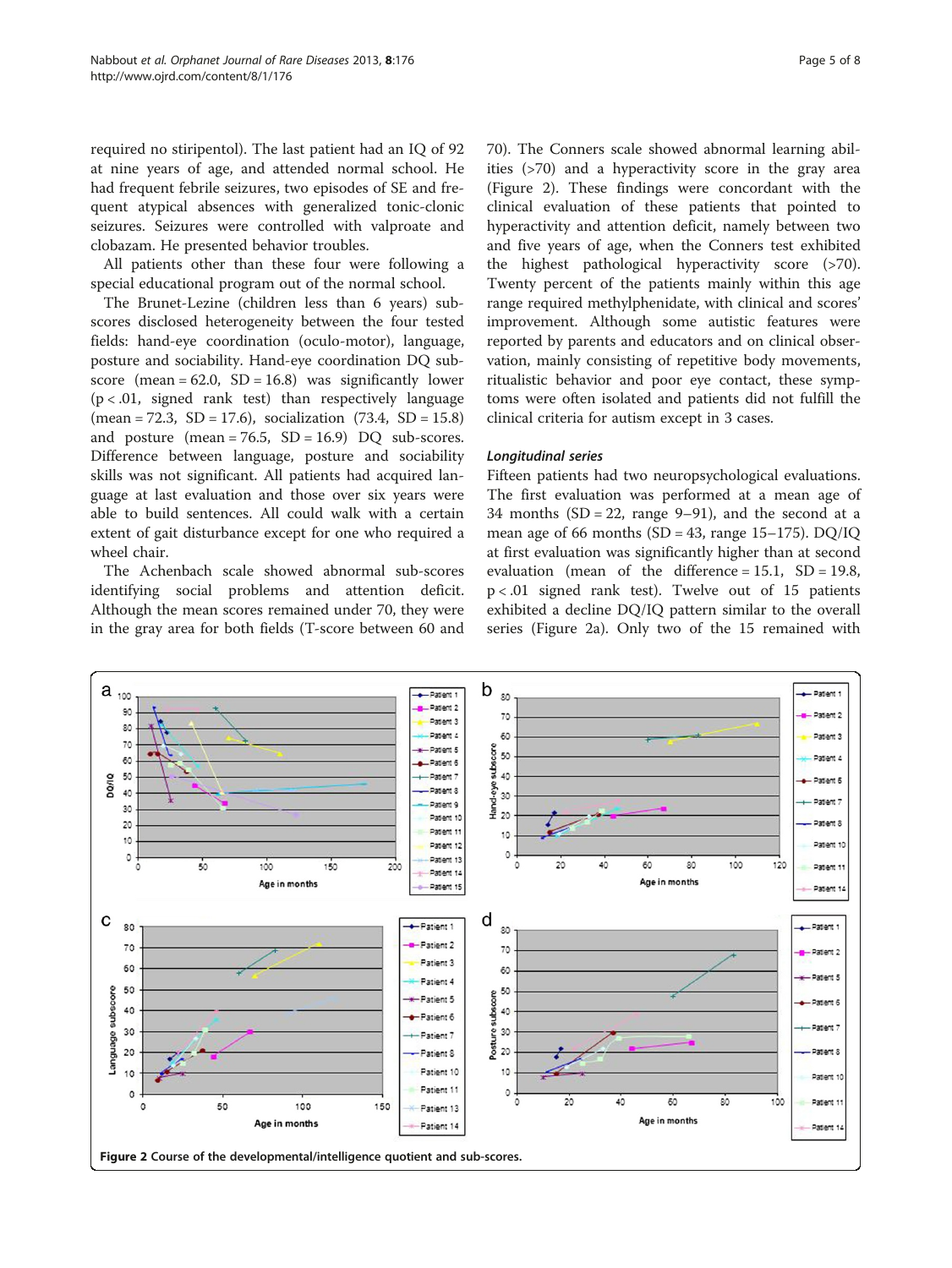DQ/IQ over 60 after 5 years of age. Although IQ/DQ score continued dropping in all 15 patients, they continued acquiring new abilities as disclosed by persistent although slow increase in the absolute values of DQ sub-scores (Figure [2](#page-4-0)b,c,d). This slow progress was also clinically obvious.

#### Cognitive development according to epilepsy

For overall evaluations, statistical analysis failed to detect any significant correlation between global DQ/IQ and epilepsy variables, i.e. first seizure (age, type, duration, fever), seizures during the course (type, fever sensitivity), SE (age of onset, number, fever), photosensitivity, and treatment (age at stiripentol introduction, administration of an inappropriate medication for less than three months).

However, for patients over the age of three years (i.e. when the cognitive delay is almost constant), IQ/DQ was significantly lower for patients exhibiting myoclonic  $(p = .03)$  or focal seizures  $(p = .03)$ . This remained significant when only the mutated children were considered (notice that none of the nine non-mutated patients were evaluated before three years of age in the present series).

# Cognitive development and epilepsy according to genetics

There was no difference for demographic data, the age at first and last observation and for the duration of follow-up between patients with and without SCN1A mutation. However, the occurrence of another DS case in the family was only reported in the SCN1A-mutated group and the patients with intrauterine growth retardation were all three mutated.

Although there was no significant difference for last DQ/IQ according to whether there was or not SCN1A mutation, the mutated and non-mutated groups exhibited different psychomotor outcome according to their pediatric neurologist (Table [1\)](#page-2-0). The semi-quantitative evaluation (SQPS) showed that no patient had severe delay in the non-mutated group whereas all patients labeled severe delay (26%) were in the mutated group. All the patients classified with severe delay using this scale had DQ/IQ < 50.

Similarly, gait and language skills tended to be more favorable in the non-mutated group. Gait was considered normal by the clinician in 44% of the non-mutated patients but abnormal in 77.5% of  $SCNIA + group$  (p = 0.017). Language was normally structured in all SCN1A- patients but only in 47% (27/58) of SCN1A + patients. However, given the small size of the non-mutated group, these differences did not reach statistical significance.

Regarding epilepsy, there was no difference between both groups for first seizure (age, type, fever), photosensitivity and treatment, but tonic seizures were more frequent in the non-mutated than in the mutated patients

(Fisher exact:  $p = .04$ ). In addition, age at first SE tended to be lower in the non mutated group: SE occurred before 6 months in 67% of the non mutated patients vs 26% of the mutated ones (Fisher exact:  $p = .02$ ). SE also tended to be more frequent in the none mutated than the mutated group (mean number 4.4  $vs$  2.5, p = .09).

# **Discussion**

Based on a large and homogeneous population of children with typical DS mostly prospectively and partly longitudinally assessed for cognitive development, this study shows that although retardation worsens with age, there is no loss of abilities and patients make slow but regular progress along the first decade. As suspected, cognitive outcome is related to epilepsy course and seizure characteristics since myoclonia and focal seizures are associated with a lower QD/IQ level after 3 years of age. However, epilepsy does not account for the whole cognitive picture since mutated patients tend to exhibit worse psychomotor course than non-mutated ones although epilepsy tends to be less severe. SCN1A mutation is therefore a key factor of cognitive delay, in addition to epilepsy. We also observe a dissociated cognitive profile, particularly for patients with SCN1A mutation: speech develops better than visuomotor function, from the first years of life and before cognitive slowing that occurs mainly after age three.

#### Methodological issues

Although many scales have been developed and validated to investigate cognitive functions, none is appropriate for patients who cannot follow regular schooling. Scales for psychomotor development (Brunet-Lezine and Denver) are most sensitive to age and lack sensitivity in the context of slow but protracted acquisitions [\[19\]](#page-7-0). Scales for intelligence (WISC and WPPSI) lose sensitivity under IQ values of 50, and subtests for DQ/IQ require minimal scores of 60 to be performed [[17,18\]](#page-7-0). Other scales developed for severely delayed children do not address cognition. The Vineland scale evaluates adaptation to the surrounding and is very sensitive to parents' level of education, which precludes reliable comparison between patients [\[22\]](#page-7-0). The same holds for quality of life scales [[21](#page-7-0)]. In order to overcome this challenge, we applied several scales to each child and focused on the youngest children since they had made enough acquisitions to be comparable to their age mates.

#### The lack of psychomotor deterioration

DS patients usually experience a slowing of cognitive achievements that becomes evident after the first year of life, and they reach the low DQ/IQ level by five years of age [\[7,8,10\]](#page-7-0). Whether the patients then continue deteriorating or stabilize at this low level has been debated. Data drawn from a first prospective study in 12 subjects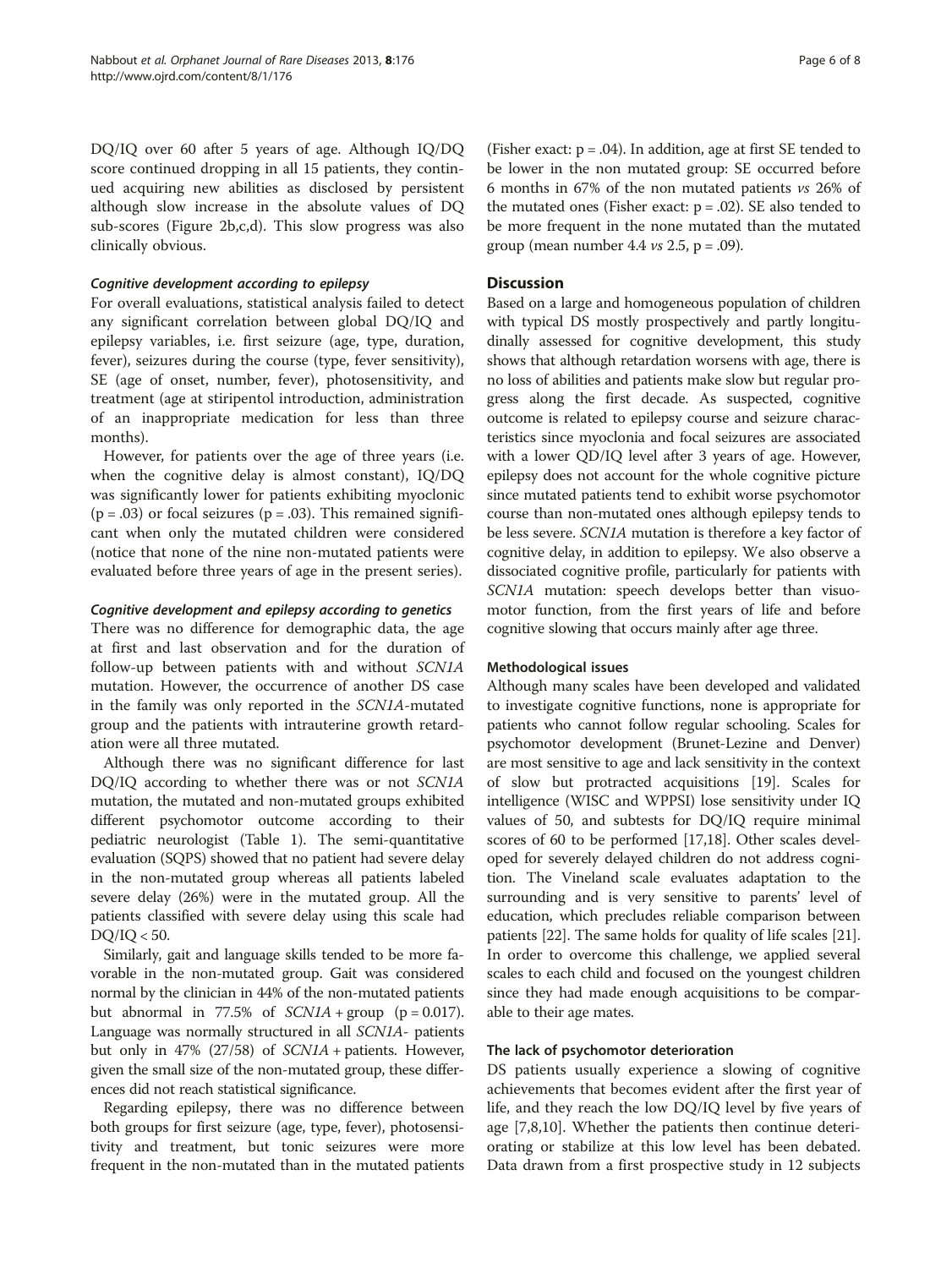indicated stabilization in all of them, including the six with typical DS [\[14](#page-7-0)]. Our findings show that although the condition worsens progressively compared to healthy children there is no loss of abilities since all patients acquired new skills during follow-up. Obviously, this does not apply to the rare patients who had developed major anoxic-ischemic sequelae after severe and complicated status epilepticus with atrophy of supratentorial structures [[23](#page-7-0)] or lesions in the subcortical structures [[24\]](#page-7-0) and who were therefore not included in the present study.

#### Epilepsy cannot completely explain the cognitive course

DS is often referred to as an epileptic encephalopathy [[5-8\]](#page-7-0). Indeed, there is progressive worsening of the cognitive defect along the occurrence of pharmacoresistant epileptic seizures and in two series cognitive impairment was linked to the frequency of convulsive seizures [\[7](#page-7-0)] and the presence of SE or EEG spikes [[8\]](#page-7-0). However, discordant results have emerged from one case report and a retrospective series [[9,10](#page-7-0)]. Our series also found no correlation between the severity of cognitive delay and that of seizure activity. As in Ragona's study [\[10\]](#page-7-0), cognitive scores were only related to non-convulsive seizures for the subpopulation of patients over three years of age, thus when patients were the most delayed. Minor seizures consisted of myoclonus and "absences" in Ragona's series [[11](#page-7-0)], but of myoclonus and complex partial seizures in ours. However, the distinction between "absences" and "complex partial seizures" may be debatable, given the difficulty performing ictal EEG records in such poorly cooperating children and adolescents. Moreover, in our series, patients without SCN1A mutation tended to be more preserved than the mutated ones for both motor and speech skills, although their epilepsy characteristics were those that are usually associated with poor cognitive outcome: tonic seizures, earlier onset of SE and higher number of SE, thus hallmarks of severe epileptic encephalopathy [\[25\]](#page-7-0).

DS does therefore not correspond to the usual definition of epileptic encephalopathy, i.e. worsening of function as a consequence of epileptic activity itself. It is possible that SCN1A alteration per se plays a role in psychomotor delay, affecting structures/pathways not involved in epilepsy. Although we cannot exclude other genetic factors, this finding should encourage the search of alternative explanations for the motor and cognitive delay, the identification of which could offer more appropriate targets for future treatment.

# SCN1A mutation likely plays a central role on other pathways than those devoted to epilepsy

The dissociated cognitive profile is a major characteristic of DS patients, consisting in a worse impact on visuospatial than speech abilities, found in our series as in two previous reports [\[7,10](#page-7-0)]. Main troubles include visual motor integration and visual perception, and are associated with impairment of attention. Furthermore, in our series as in Chieffo et al's patients, visuomotor disorders were detected from the first year of life, several months before the cognitive decline could be identified [\[26](#page-7-0)]. Since this trouble was not related to age, the hypothesis of a maturational delay - maturation of the right hemi-

sphere is known to precede that of the left hemisphere in right-handed healthy infants [[27\]](#page-7-0) – is excluded. Hypothesis of cerebellar dysfunction has been proposed [[26\]](#page-7-0). Another marker of possible cerebellar dysfunction is

ataxia, a component of the clinical pattern from the first steps of patients with DS [\[1,2](#page-7-0)], even before any episode of SE has occurred, and before the administration of any medication that could account for ataxia as a side effect, such as benzodiazepines. Myoclonus also is often associated with cerebellar dysfunction, in animal models as in human disease, in progressive and non-progressive conditions [[28-31\]](#page-7-0).

Considering that Nav 1.1, the protein determined by the SCN1A gene, is expressed in the initial segment of inhibitory neurons of the cerebellum in addition to the cerebral cortex, in transgenic mice [\[32](#page-7-0)], cerebellar dysfunction is likely a constitutive component of DS and could contribute to the occurrence of altogether the myoclonus, the gait disorders and the cognitive delay.

This study shows that although the psychomotor/cognitive delay worsens with age, there is no regression in DS patients. Their encephalopathy is not a pure consequence of epilepsy, but SCN1A mutation seems to play an additional direct role. Altogether, these results plead for DS encephalopathy being genetic as well as epileptic in origin.

#### Abbreviations

DS: Dravet syndrome; EEG: Electroencephalogram; SE: Status epilepticus; DHPLC: Denaturing high performance liquid chromatography; MLPA: Multiplex ligation probe amplification; WISC: Wechsler intelligence scale for children; WPPSI: Wechsler preschool and primary scale of intelligence; IQ: Intellectual quotient; DQ: Developmental quotient; SQPS: Semi-quantitative psychomotor scale; VPA: Valproate; STP: Stiripentol; CLB: Clobazam; SD: Standard deviation.

#### Competing interests

The authors declare that they have no competing interest.

#### Authors' contributions

RN conceived the study design, followed the patients, made the interpretation of the results, and wrote the manuscript. NC followed patients and analyzed the results. MC followed patients and participated in the results analysis. GB participated in the analysis of the results. CB, CD and DL performed the neuropsychological evaluations of the patients. IJ participated to conceive the study and made the supervision of the neuropsychological part of the paper. GD performed statistical analyses. OD followed and referred patients and extensively reviewed the manuscript. CC participated to conceive the study, followed and referred patients, and drafted the manuscript. All authors read and approved the final manuscript.